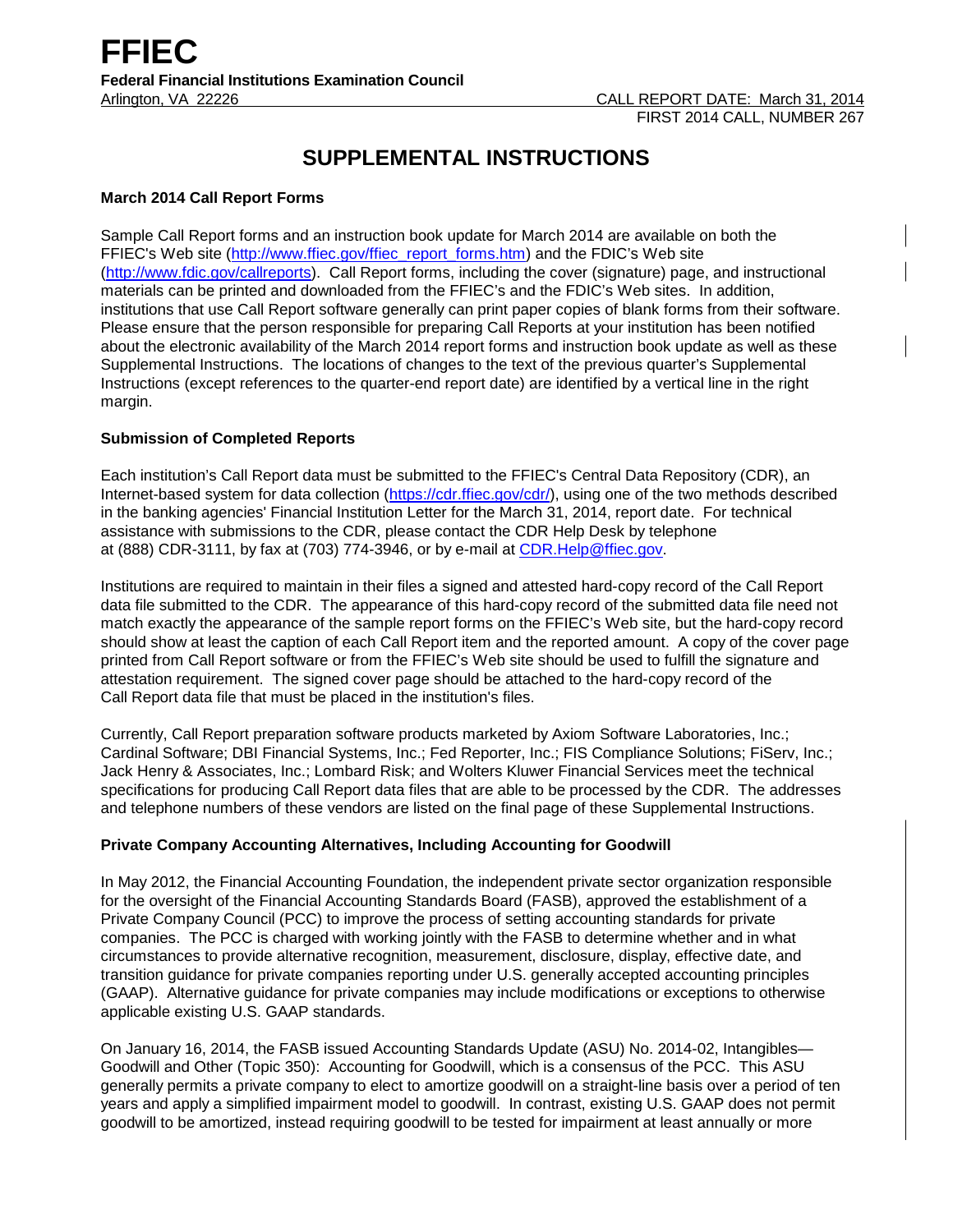frequently if certain conditions exist. The ASU's goodwill accounting alternative, if elected by a private company, is effective in annual periods beginning after December 15, 2014, and in interim periods within annual periods beginning after December 14, 2015. Application of the goodwill accounting alternative is permitted in earlier periods under certain circumstances.

The banking agencies are currently evaluating the legal and policy issues raised in allowing banks and savings associations that meet the private company definition to use private company accounting alternatives issued by the FASB, such as the goodwill accounting alternative in ASU No. 2014-02, for Call Report purposes. Until these issues are resolved, the agencies recommend that banks and savings associations should not apply the goodwill accounting alternative in ASU No. 2014-02 when preparing their Call Reports.

## **Determining the Fair Value of Derivatives**

Accounting Standards Codification (ASC) Topic 820, Fair Value Measurement (formerly FASB Statement No. 157, "Fair Value Measurements"), defines fair value and establishes a framework for measuring fair value. As stated in ASC Topic 820, fair value is a market-based measurement, not an entity-specific measurement, and the fair value of a derivative position should be measured using the assumptions that market participants would use when pricing that position, including assumptions about risk. An entity should select inputs that are consistent with the characteristics of the derivative position that market participants would take into account in a transaction for the derivative asset or liability. In the absence of a Level 1 input, an entity should apply an adjustment, such as a premium or discount, when market participants would do so when determining the fair value of a derivative position, consistent with the unit of account. For derivatives, the unit of account generally is the individual transaction unless an entity has made an accounting policy decision to apply the exception in ASC Topic 820 pertaining to measuring the fair value of a group of financial instruments the entity manages on the basis of its net exposure to either market risks or credit risk.

When measuring the fair value of a derivative position that has a bid-ask spread, ASC Topic 820 does not preclude the use of mid-market pricing or other pricing conventions as a practical expedient for measuring the fair value within the bid-ask spread. An entity should determine the price within the bid-ask spread that is most representative of fair value, which is the price that would be received to sell the asset or paid to transfer the liability (i.e., an exit price), based on assumptions a market participant would use in a similar circumstance. An institution should maintain documented policies for determining the point within the bid-ask spread that is most representative of fair value and consistently apply those policies.

An entity is expected to apply all of its valuation policies and techniques for measuring fair value consistently over time. Nevertheless, ASC Topic 820 acknowledges that a change in valuation technique from one methodology to another that results in an equally or more representative measure of the fair value of a derivative position may be appropriate. However, it would be inappropriate for an entity to alter its valuation methodology or policies to achieve a desired financial reporting outcome. An example of an inappropriate change in valuation methodology that would result in a fair value estimate that would not be representative of a derivative position's exit price would be for an entity to migrate from a mid-market pricing convention to using a price within the bid-ask spread that is more advantageous to the entity to offset the impact of adverse changes in market prices or otherwise mask losses.

Unless its fair value measurement is categorized within Level 1, if there has been a change in valuation technique for a derivative position, ASC Topic 820 requires an entity to disclose that change and the reasons for making it in the notes to financial statements prepared in accordance with U.S. generally accepted accounting principles.

# **"Purchased" Loans Originated By Others**

When acquiring loans originated by others, institutions should consider whether the transaction should be accounted for as a purchase of the loans or as a secured borrowing (i.e., a loan to the originator) in accordance with ASC Topic 860, Transfers and Servicing (formerly FASB Statement No. 140, "Accounting for Transfers and Servicing of Financial Assets and Extinguishments of Liabilities," as amended). For the transaction to qualify as a sale by the originator to the acquiring institution, certain conditions must be met: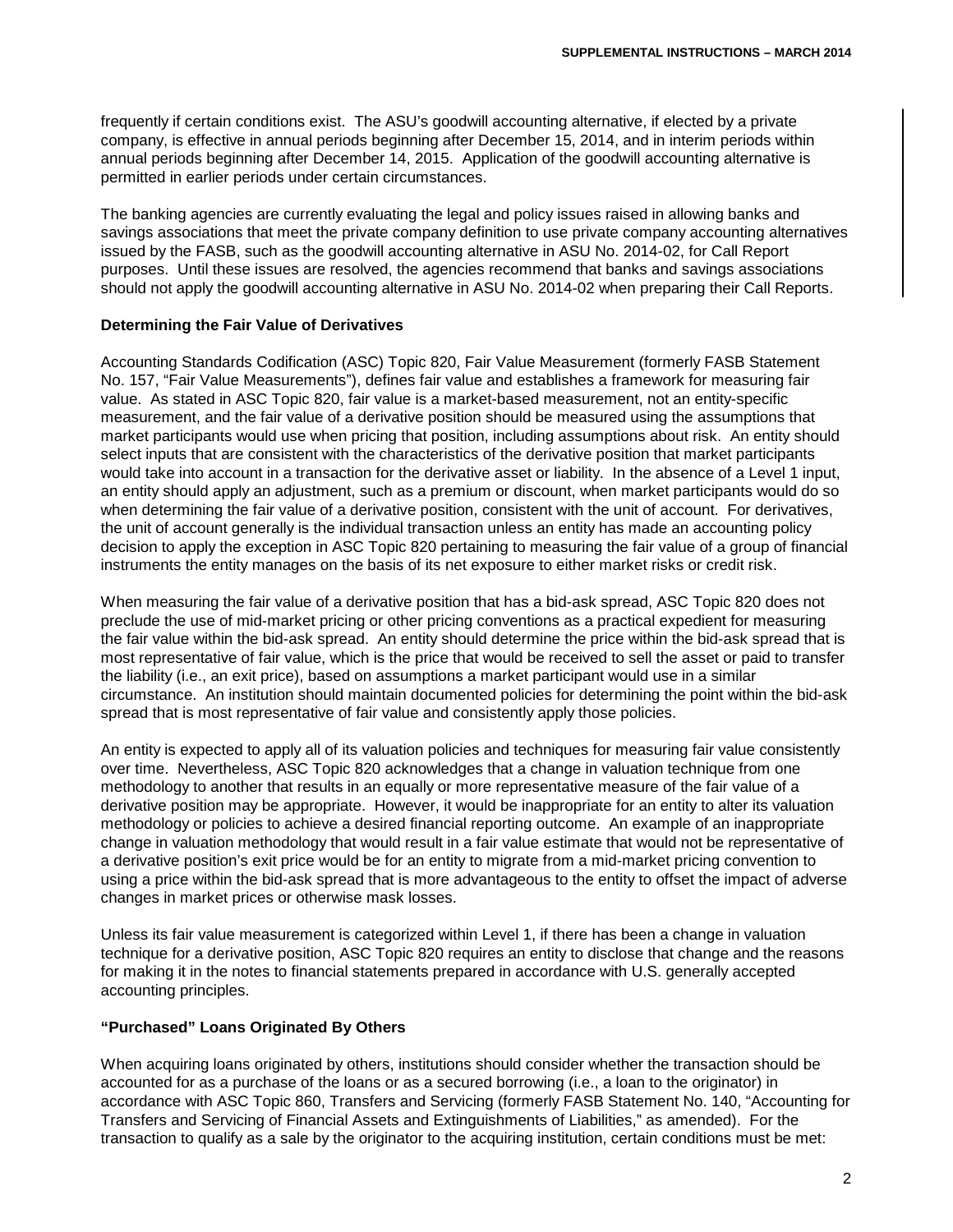- First, unless the transfer is of an entire financial asset, the transferred portion of the financial asset must meet the definition of a participating interest.
- Second, the transfer must meet all of the conditions set forth in ASC Subtopic 860-10 to demonstrate that the transferor has surrendered control over the transferred financial assets.

For example, some institutions have entered into various residential mortgage loan purchase programs. These programs often function like traditional warehouse lines of credit; however, in some cases, the mortgage loan transfers are legally structured as purchases by the institution rather than as pledges of collateral to secure the funding. Under these programs, an institution provides funding to a mortgage loan originator while simultaneously obtaining an interest in the mortgage loans subject to a takeout commitment. A takeout commitment is a written commitment from an approved investor (generally, an unrelated third party) to purchase one or more mortgage loans from the originator.

Although the facts and circumstances of each program must be carefully evaluated to determine the appropriate accounting, an institution should generally account for a mortgage purchase program with continuing involvement by the originator, including takeout commitments, as a secured borrowing with pledge of collateral, i.e., a loan to the originator secured by the residential mortgage loans, rather than a purchase of mortgage loans.

When loans obtained in a mortgage purchase program do not qualify for sale accounting, the financing provided to the originator (if not held for trading purposes) should be reported in Call Report Schedule RC-C, part I, item 9.a, "Loans to nondepository financial institutions," and on the balance sheet in Schedule RC, item 4.a, "Loans and leases held for sale," or item 4.b, "Loans and leases, net of unearned income," as appropriate. For risk-based capital purposes, a loan to a mortgage loan originator secured by residential mortgages that is reported in Schedule RC-C, part I, item 9.a, should be assigned a 100 percent risk weight and included in column F of Schedule RC-R, item 38 or 39, based on its balance sheet classification.

In situations where the transaction between the mortgage loan originator and the transferee (acquiring) institution is accounted for as a secured borrowing with pledge of collateral, the transferee (acquiring) institution's designation of the financing provided to the originator as held for sale is appropriate only when the conditions in ASC Subtopic 310-10, Receivables – Overall (formerly AICPA Statement of Position 01-6, "Accounting by Certain Entities (Including Entities With Trade Receivables) That Lend to or Finance the Activities of Others") and the 2001 Interagency Guidance on Certain Loans Held for Sale have been met. In these situations, the mortgage loan originator's planned sale of the pledged collateral (i.e., the individual residential mortgage loans) to a takeout investor is not relevant to the transferee institution's designation of the loan to the originator as held for investment or held for sale. In situations where the transferee institution simultaneously extends a loan to the originator and transfers an interest (for example, a participation interest) in the loan to the originator to another party, the transfer to the other party also should be evaluated to determine whether the conditions in ASC Topic 860 for sale accounting treatment have been met. If this transfer qualifies to be accounted for as a sale, the portion of the loan to the originator that is retained by the transferee institution should be classified as held for investment when the transferee has the intent and ability to hold that portion for the foreseeable future or until maturity or payoff (which is generally in the near term).

## **Indemnification Assets and Accounting Standards Update No. 2012-06**

In October 2012, the FASB issued Accounting Standards Update (ASU) No. 2012-06, "Subsequent Accounting for an Indemnification Asset Recognized at the Acquisition Date as a Result of a Government-Assisted Acquisition of a Financial Institution," to address the subsequent measurement of an indemnification asset recognized in an acquisition of a financial institution that includes an FDIC loss-sharing agreement. This ASU amends ASC Topic 805, Business Combinations (formerly FASB Statement No. 141 (revised 2007),"Business Combinations"), which includes guidance applicable to FDIC-assisted acquisitions of failed institutions.

Under the ASU, when an institution experiences a change in the cash flows expected to be collected on an FDIC loss-sharing indemnification asset because of a change in the cash flows expected to be collected on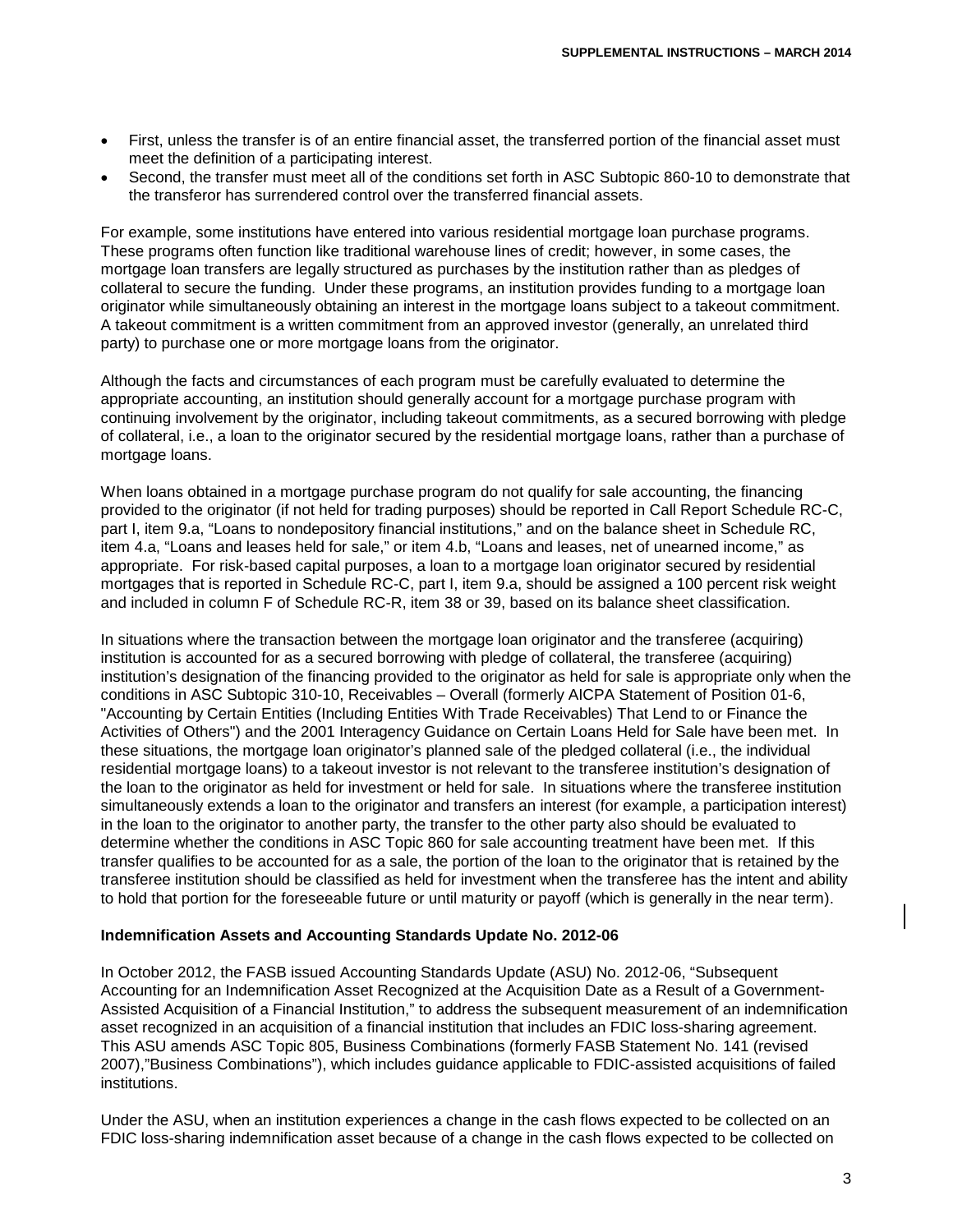the assets covered by the loss-sharing agreement, the institution should account for the change in the measurement of the indemnification asset on the same basis as the change in the assets subject to indemnification. Any amortization of changes in the value of the indemnification asset should be limited to the lesser of the term of the indemnification agreement and the remaining life of the indemnified assets.

For additional information, institutions should refer to ASU 2012-06, which is available at [http://www.fasb.org/jsp/FASB/Page/SectionPage&cid=1176156316498.](http://www.fasb.org/jsp/FASB/Page/SectionPage&cid=1176156316498)

### **True-up Liability under an FDIC Loss-Sharing Agreement**

As discussed above, an insured depository institution that acquires a failed insured institution may enter into a loss-sharing agreement with the FDIC under which the FDIC agrees to absorb a portion of the losses on a specified pool of the failed institution's assets during a specified time period. The acquiring institution typically records an indemnification asset representing its right to receive payments from the FDIC for losses during the specified time period on assets covered under the loss-sharing agreement.

Since 2009, most loss-sharing agreements have included a true-up provision that may require the acquiring institution to reimburse the FDIC if cumulative losses in the acquired loss-share portfolio are less than the amount of losses claimed by the institution throughout the loss-sharing period. Typically, a true-up liability may result because the recovery period on the loss-share assets (e.g., eight years) is longer than the period during which the FDIC agrees to reimburse the acquiring institution for losses on the loss-share portfolio (e.g., five years).

Consistent with U.S. GAAP and the Glossary entry for "Offsetting" in the Call Report instructions, institutions are permitted to offset assets and liabilities recognized in the Report of Condition when a "right of setoff" exists. Under ASC Subtopic 210-20, Balance Sheet – Offsetting (formerly FASB Interpretation No. 39, "Offsetting of Amounts Related to Certain Contracts"), in general, a right of setoff exists when a reporting institution and another party each owes the other determinable amounts, the reporting institution has the right to set off the amounts each party owes and also intends to set off, and the right of setoff is enforceable at law. Because the conditions for the existence of a right of offset in ASC Subtopic 210-20 normally would not be met with respect to an indemnification asset and a true-up liability under a loss-sharing agreement with the FDIC, this asset and liability should not be netted for Call Report purposes. Therefore, institutions should report the indemnification asset gross (i.e., without regard to any true-up liability) in item 6 of Schedule RC-F, Other Assets, and any true-up liability in item 4 of Schedule RC-G, Other Liabilities.

In addition, an institution should not continue to report assets covered by loss-sharing agreements in Schedule RC-M, item 13 (and in Schedule RC-N, item 11, if appropriate) after the expiration of the loss-sharing period even if the terms of the loss-sharing agreement require reimbursements from the institution to the FDIC for certain amounts during the recovery period.

#### **Troubled Debt Restructurings and Current Market Interest Rates**

Many institutions are restructuring or modifying the terms of loans through workout programs, renewals, extensions, or other means to provide payment relief for borrowers who have suffered deterioration in their financial condition. Such loan restructurings may include, but are not limited to, reductions in principal or accrued interest, reductions in interest rates, and extensions of the maturity date. Modifications may be executed at the original contractual interest rate on the loan, a current market interest rate, or a below-market interest rate. Many of these loan modifications meet the definition of a troubled debt restructuring (TDR).

The TDR accounting and reporting standards are set forth in ASC Subtopic 310-40, Receivables – Troubled Debt Restructurings by Creditors (formerly FASB Statement No. 15, "Accounting by Debtors and Creditors for Troubled Debt Restructurings," as amended). This guidance specifies that a restructuring of a debt constitutes a TDR if, at the date of restructuring, the creditor for economic or legal reasons related to a debtor's financial difficulties grants a concession to the debtor that it would not otherwise consider. The creditor's concession may include a restructuring of the terms of a debt to alleviate the burden of the debtor's near-term cash requirements, such as a modification of terms to reduce or defer cash payments required of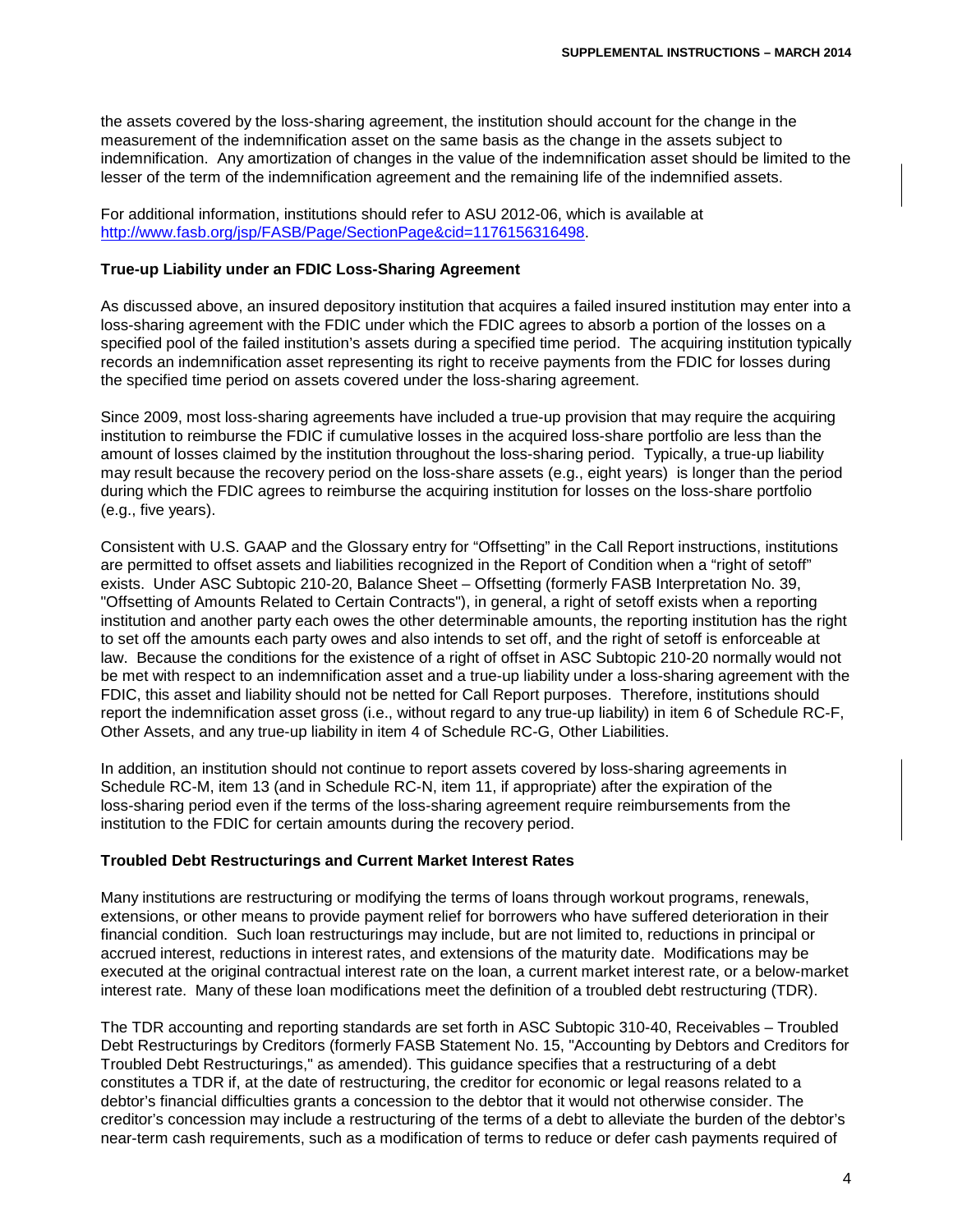the debtor in the near future to help the debtor attempt to improve its financial condition and eventually be able to pay the creditor.

The stated interest rate charged to the borrower after a loan restructuring may be greater than or equal to interest rates available in the marketplace for similar types of loans to nontroubled borrowers at the time of the restructuring. Some institutions have concluded that these restructurings are not TDRs; however, this conclusion may be inappropriate. In reaching this conclusion, these institutions may not have considered all of the facts and circumstances associated with the loan modification besides the interest rate. An interest rate on a modified loan greater than or equal to those available in the marketplace for similar loans to nontroubled borrowers does not in and of itself preclude a modification from being designated as a TDR. Rather, when evaluating a loan modification to a borrower experiencing financial difficulties, an analysis of all facts and circumstances is necessary to determine whether the institution has made a concession to the borrower with respect to the market interest rate or has made some other type of concession that could trigger TDR accounting and disclosure (for example, terms or conditions outside of the institution's policies or common market practices). If TDR accounting and disclosure is appropriate, the institution must determine how the modified or restructured loan should be reported in the Call Report.

Generally, a restructured loan yields a current market interest rate if the restructuring agreement specifies an interest rate greater than or equal to the rate that the institution was willing to accept at the time of the restructuring for a new loan with comparable risk. A restructured loan does not yield a market interest rate simply because the interest rate charged under the restructuring agreement has not been reduced. In addition, when a modification results in an increase (either temporary or permanent) in the contractual interest rate, the increased interest rate cannot be presumed to be an interest rate that is at or above market. Therefore, in determining whether a loan has been modified at a market interest rate, an institution should analyze the borrower's current financial condition and compare the rate on the modified loan to rates the institution would charge customers with similar financial characteristics on similar types of loans. This determination requires the use of judgment and should include an analysis of credit history and scores, loanto-value ratios or other collateral protection, the borrower's ability to generate cash flow sufficient to meet the repayment terms, and other factors normally considered when underwriting and pricing loans.

Likewise, a change in the interest rate on a modified or restructured loan does not necessarily mean that the modification is a TDR. For example, a creditor may lower the interest rate to maintain a relationship with a debtor that can readily obtain funds from other sources. To be a TDR, the borrower must also be experiencing financial difficulties. The evaluation of whether a borrower is experiencing financial difficulties is based upon individual facts and circumstances and requires the use of judgment when determining if a modification of the borrower's loan should be accounted for and reported as a TDR.

In the Call Report, until a loan that is a TDR is paid in full or otherwise settled, sold, or charged off, the loan must be reported in the appropriate loan category in Schedule RC-C, part I, items 1 through 9, and in the appropriate loan category in:

- Schedule RC-C, part I, Memorandum item 1, if it is in compliance with its modified terms, or
- Schedule RC-N, Memorandum item 1, if it is not in compliance with its modified terms.

However, for a loan that is a TDR (for example, because of a modification that includes a reduction in principal), if the restructuring agreement specifies an interest rate that is a market interest rate at the time of restructuring and the loan is in compliance with its modified terms, the loan need not continue to be reported as a TDR in Schedule RC-C, part I, Memorandum item 1, in calendar years after the year in which the restructuring took place. To be considered in compliance with its modified terms, a loan that is a TDR must be in accrual status and must be current or less than 30 days past due on its contractual principal and interest payments under the modified repayment terms.

A loan restructured in a TDR is an impaired loan. Thus, all TDRs must be measured for impairment in accordance with ASC Subtopic 310-10, Receivables – Overall (formerly FASB Statement No. 114, "Accounting by Creditors for Impairment of a Loan," as amended), and the Glossary entry for "Loan Impairment." Consistent with ASC Subtopic 310-10, TDRs may be aggregated and measured for impairment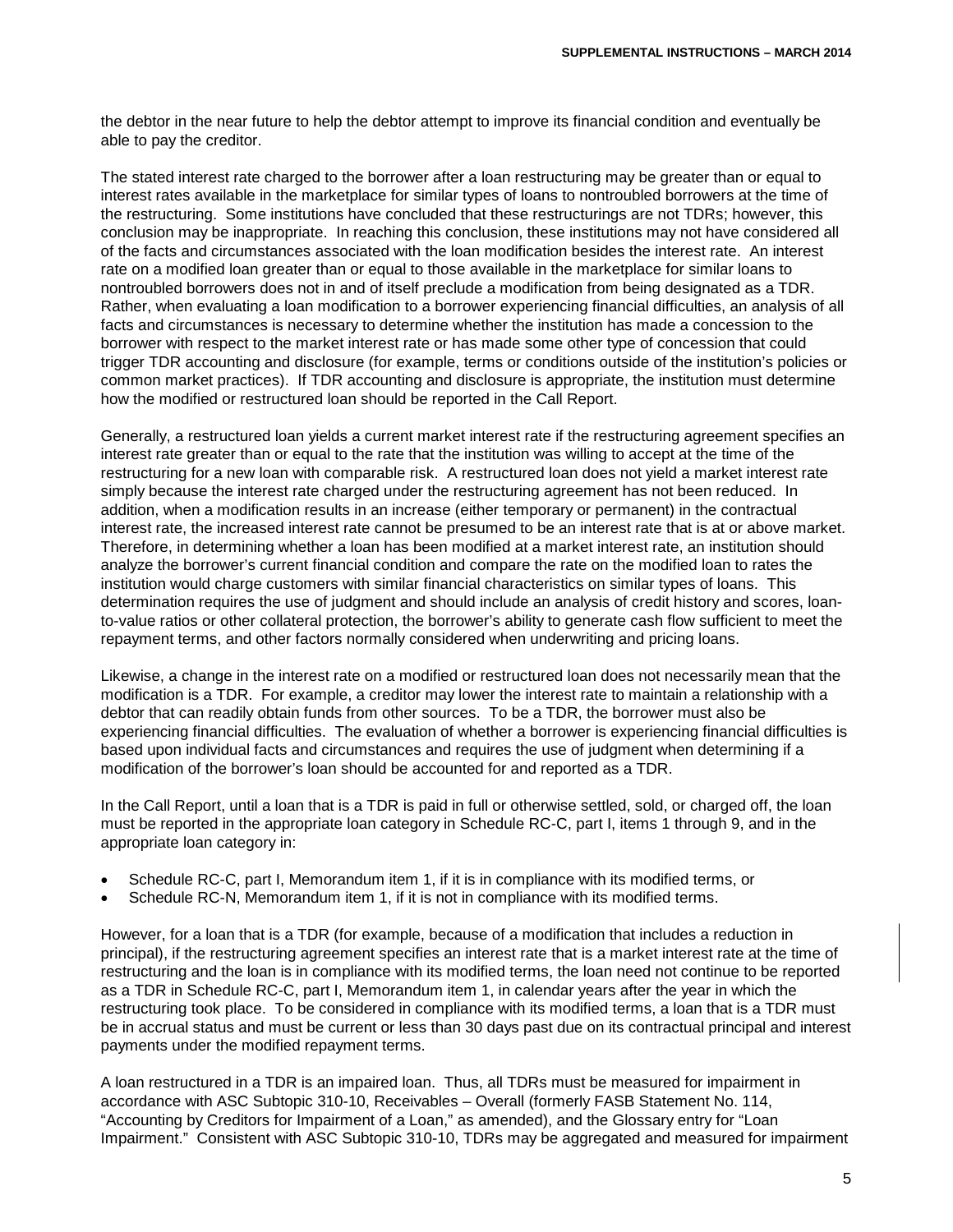with other impaired loans that share common risk characteristics by using historical statistics, such as average recovery period and average amount recovered, along with a composite effective interest rate. The outcome of applying such an aggregation approach must be consistent with the impairment measurement methods prescribed in ASC Subtopic 310-10 and the "Loan Impairment" Glossary entry for loans that are individually considered impaired (i.e., the present value of expected future cash flows discounted at the loan's original effective interest rate or the loan's observable market price if the loan is not collateral dependent; the fair value of the collateral – less estimated costs to sell, if appropriate – if the loan is collateral dependent). Thus, an institution applying the aggregation approach to TDRs should not use the measurement method prescribed in ASC Subtopic 450-20, Contingencies – Loss Contingencies (formerly FASB Statement No. 5, "Accounting for Contingencies") for loans not individually considered impaired that are collectively evaluated for impairment. When a loan not previously considered individually impaired is restructured and determined to be a TDR, absent a partial charge-off, it generally is not appropriate for the impairment estimate on the loan to decline as a result of the change from the impairment measurement method prescribed in ASC Subtopic 450-20 to the methods prescribed in ASC Subtopic 310-10.

For further information, see the Glossary entry for "Troubled Debt Restructurings" and the instructions for Schedules RC-C, part I, and RC-N.

# **Troubled Debt Restructurings and Accounting Standards Update No. 2011-02**

In April 2011, the FASB issued Accounting Standards Update (ASU) No. 2011-02, "A Creditor's Determination of Whether a Restructuring Is a Troubled Debt Restructuring," to provide additional guidance to help creditors determine whether a concession has been granted to a borrower and whether a borrower is experiencing financial difficulties. The guidance is also intended to reduce diversity in practice in identifying and reporting TDRs. Institutions are expected to apply the guidance in ASU No. 2011-02 and to continue to follow the accounting and reporting guidance on TDRs in the preceding section of these Supplemental Instructions and in the Call Report instruction book.

ASU 2011-02 reiterates that the two conditions mentioned in the preceding section, "Troubled Debt Restructurings and Current Market Interest Rates," must exist in order for a loan modification to be deemed a TDR: (1) an institution must grant a concession to the borrower as part of the modification and (2) the borrower must be experiencing financial difficulties. The ASU explains that an institution may determine that a borrower is experiencing financial difficulties if it is probable that the borrower will default on any of its debts in the foreseeable future. The borrower does not have to be in default at the time of the modification. Other possible factors that should be considered in evaluating whether a borrower is experiencing financial difficulties is if the borrower has declared (or is in the process of declaring) bankruptcy, the creditor does not expect the borrower's cash flows to be sufficient to service its debt under the existing terms, or there is substantial doubt about an entity's ability to continue as a going concern.

Another important aspect of the ASU is that it prohibits financial institutions from using the effective interest rate test included in the TDR guidance for borrowers in ASC Subtopic 470-60, Debt – Troubled Debt Restructurings by Debtors, when determining whether the creditor has granted a concession as part of a loan modification. However, as explained in ASU 2011-02, if a borrower does not have access to funds at a market rate of interest for similar debt, the rate on the modified loan is considered to be a below-market rate and may be an indicator that the institution has granted a concession to the borrower. In this situation, a creditor must consider all aspects of the loan modification in determining whether it has granted a concession.

Furthermore, the ASU provides new guidance regarding insignificant delays in payment as part of a loan modification. If, after analysis of all facts and circumstances, a creditor determines that a delay in payment is insignificant, the creditor has not granted a concession to the borrower. This determination requires judgment and should consider many factors, including, but not limited to, the amount of the delayed payments in relation to the loan's unpaid principal or collateral value, the frequency of payments due on the loan, the original contractual maturity, and the original expected duration of the loan.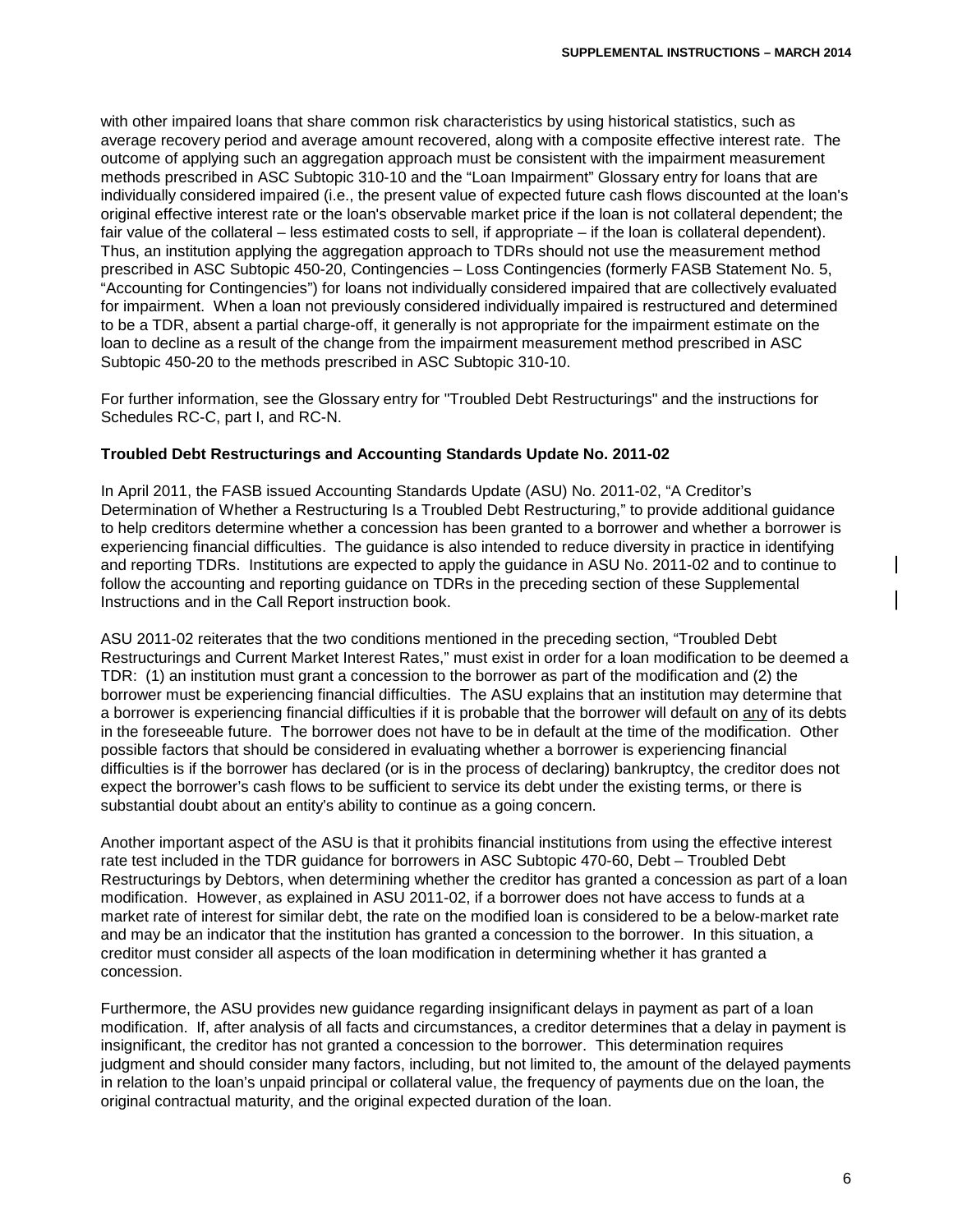For additional information, institutions should refer to ASU 2011-02, which is available at [http://www.fasb.org/jsp/FASB/Page/SectionPage&cid=1176156316498.](http://www.fasb.org/jsp/FASB/Page/SectionPage&cid=1176156316498)

## **Other-Than-Temporary Impairment of Debt Securities**

Under ASC Subtopic 320-10, Investments-Debt and Equity Securities – Overall (formerly FASB Statement No. 115, "Accounting for Certain Investments in Debt and Equity Securities," as amended), an individual debt security classified as either held-to-maturity or available-for-sale is considered impaired when the security's fair value is less than its amortized cost. If an individual security is impaired, an institution must assess whether the impairment is other-than-temporary. An impairment is considered other-than-temporary if the institution intends to sell the debt security or, after considering all available evidence, determines that it is more likely than not it will be required to sell the security before the recovery of its amortized cost basis. (This latter condition would be met, for example, if the institution's regulatory requirements, cash or working capital requirements, or contractual obligations indicate that the security will be required to be sold before a forecasted recovery occurs). In these circumstances, the entire difference between the security's amortized cost basis and its fair value at the balance sheet date is the other-than-temporary impairment that the institution must recognize in earnings. An other-than-temporary impairment also occurs when an individual available-for-sale or held-to-maturity security sustains a credit loss. For further information, institutions should refer to ASC Subtopic 320-10 and the Glossary entry for "Securities Activities" in the Call Report instructions.

For regulatory capital purposes, any other-than-temporary impairment losses on both held-to-maturity and available-for-sale debt securities related to factors other than credit that are reported, net of applicable taxes, in Schedule RC, item 26.b, "Accumulated other comprehensive income," should be included in Schedule RC-R, item 2, together with the net unrealized gains (losses) on available-for-sale securities that are reported in item 2. Furthermore, when determining the regulatory capital limit for deferred tax assets, an institution may, but is not required to, adjust the reported amount of its deferred tax assets for any deferred tax assets arising from other-than-temporary impairment losses reported, net of applicable taxes, in Schedule RC, item 26.b in accumulated other comprehensive income. An institution must follow a consistent approach over time with respect to this adjustment to the reported amount of deferred tax assets.

In addition, when risk-weighting a held-to-maturity debt security for which an other-than-temporary impairment loss related to factors other than credit was previously recognized in other comprehensive income, include the carrying value of the debt security in column A of Schedule RC-R, item 35. Then, include the pre-tax amount of this impairment loss that has not yet been accreted from accumulated other comprehensive income to the carrying value of the security as a negative number in column B of Schedule RC-R, item 35, and include the amortized cost of the security in the appropriate risk-weight category column of item 35 (provided the security is not a purchased subordinated security that is not eligible for the ratings-based approach). For a security on which an other-than-temporary impairment loss has been recognized, amortized cost is the security's previous amortized cost as of the date of the most recently recognized other-thantemporary impairment loss less the amount of impairment loss recognized in earnings adjusted for subsequent accretion of interest income and payments received on the security.

#### **Deposit Insurance Assessments**

The FDIC collects institutions' regular deposit insurance assessments in arrears each quarter. Accordingly, each institution should record the estimated expense for its deposit insurance assessment for the first quarter of 2014, which will be payable to the FDIC on June 30, 2014, through a charge to expense during the first quarter and a corresponding credit to an accrued expense payable. The year-to-date deposit insurance assessment expense for 2014 should be reported in Schedule RI, item 7.d, "Other noninterest expense." For further guidance on reporting regular quarterly deposit insurance assessments, institutions should refer to the Call Report Supplemental Instructions for September 30, 2009, at [http://www.ffiec.gov/PDF/FFIEC\\_forms/FFIEC031\\_041\\_suppinst\\_200909.pdf.](http://www.ffiec.gov/PDF/FFIEC_forms/FFIEC031_041_suppinst_200909.pdf)